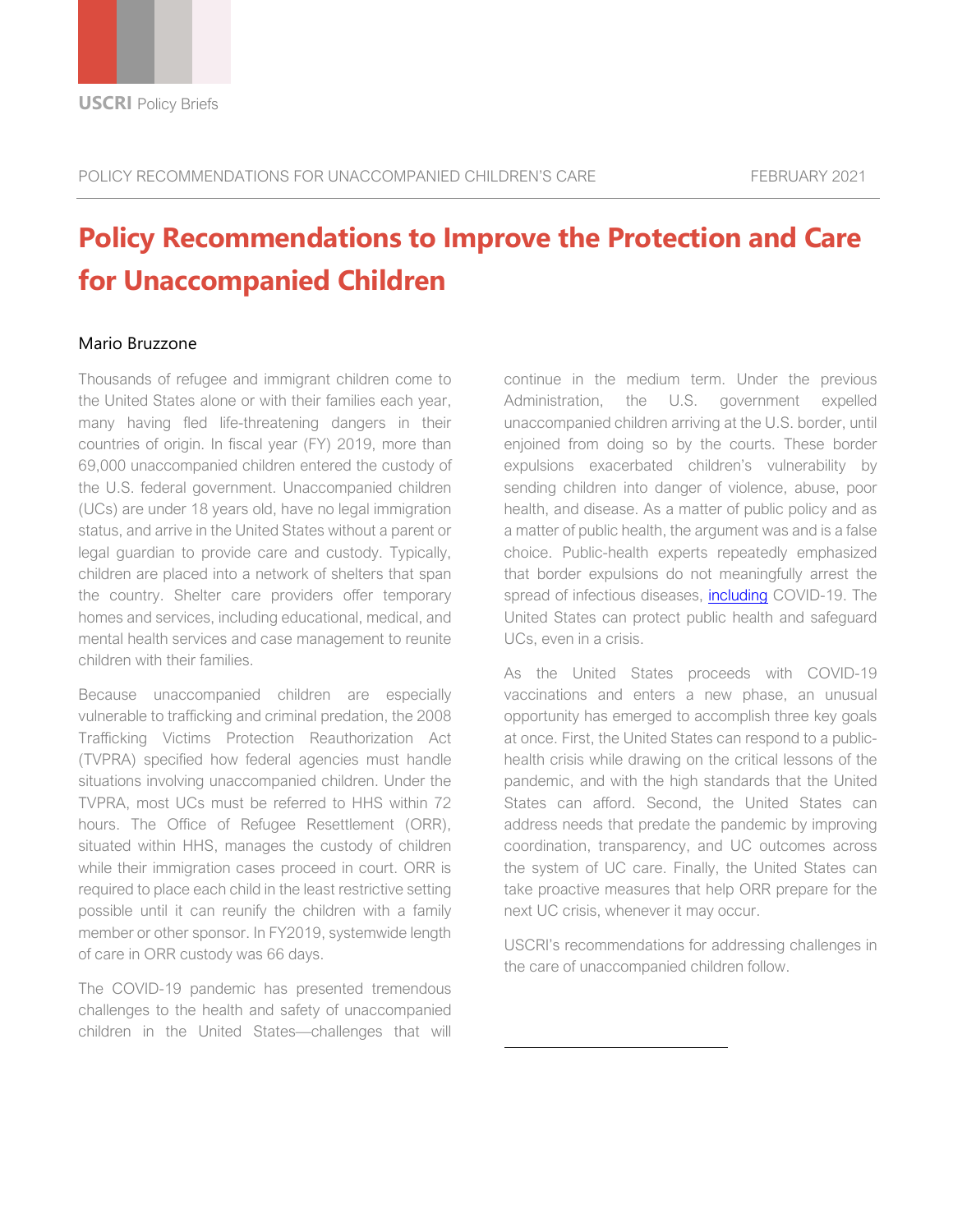## **Recommendation 1:**

## **Use lessons learned during the pandemic to improve UC care and ORR procedures**

#### **Background**

During the summer of 2020, many UCs—particularly those in Category 1 and Category 2, who have identified sponsors—were reunited within two to three weeks, much faster than pre-crisis. USCRI applauds the hard work of the case managers, Federal Field Specialists (FFSs), and other personnel who were able to expedite releases. Beyond hard work and long hours, changes in ORR policy and practice also played a role—both formal and informal changes. Because changes were put in place during an emergency, ORR has an opportunity to both compare with prior practices and to rigorously evaluate which practices merit carrying over to regular operations, which practices are best practices for future emergencies, which practices might be adapted, and which practices did not accomplish intended outcomes.

#### Recommendation

USCRI recommends that ORR conduct and publicly release a formal analysis of UC care during the pandemic. The focus of the analysis should be on improving UC care, and particularly on speeding releases. ORR should analyze why and how it was able to speed safe reunifications, recognizing that in crises individuals and systems may work harder and faster than what is sustainable long-term. The analysis should identify useful changes to practice and procedures in normal operations as well as those only for use in the next crisis, and include both failures and successes as part of an organizational improvement process. ORR should also consider funding an outside research study on outcomes of UCs who entered ORR care, exited ORR care, or both during the pandemic.

## **Recommendation 2:**

## **Post-release services for all UCs**

#### **Background**

Post-release services help UCs, but only approximately 20% of UCs receive them. Post-release services (PRS) provide additional assistance to UCs and sponsors in locating, accessing, or connecting to resources in the community. These resources may include education, health care, mental health services, and identifying legal representation. PRS serve as part of a lattice of child-welfare practices and protections that include home studies, sponsor verification and background checks, assessments, in-custody therapeutic services, and ORR follow-ups.

Section 235(c)(3)(B) of the TVPRA requires HHS to provide post-release services for all children who receive a home study prior to placement: children who are victims of trafficking in persons; special-needs children; children who have suffered physical or sexual abuse under circumstances that indicate that the child's health or welfare was significantly harmed or threatened; and children whose proposed sponsor presents a clear risk of abuse, maltreatment, exploitation, or trafficking. The TVPRA also authorizes ORR to provide post-release services to any child "who could benefit from ongoing assistance from a social welfare agency." During the COVID-19 emergency, ORR significantly broadened the number of UCs who have received post-release services via this power.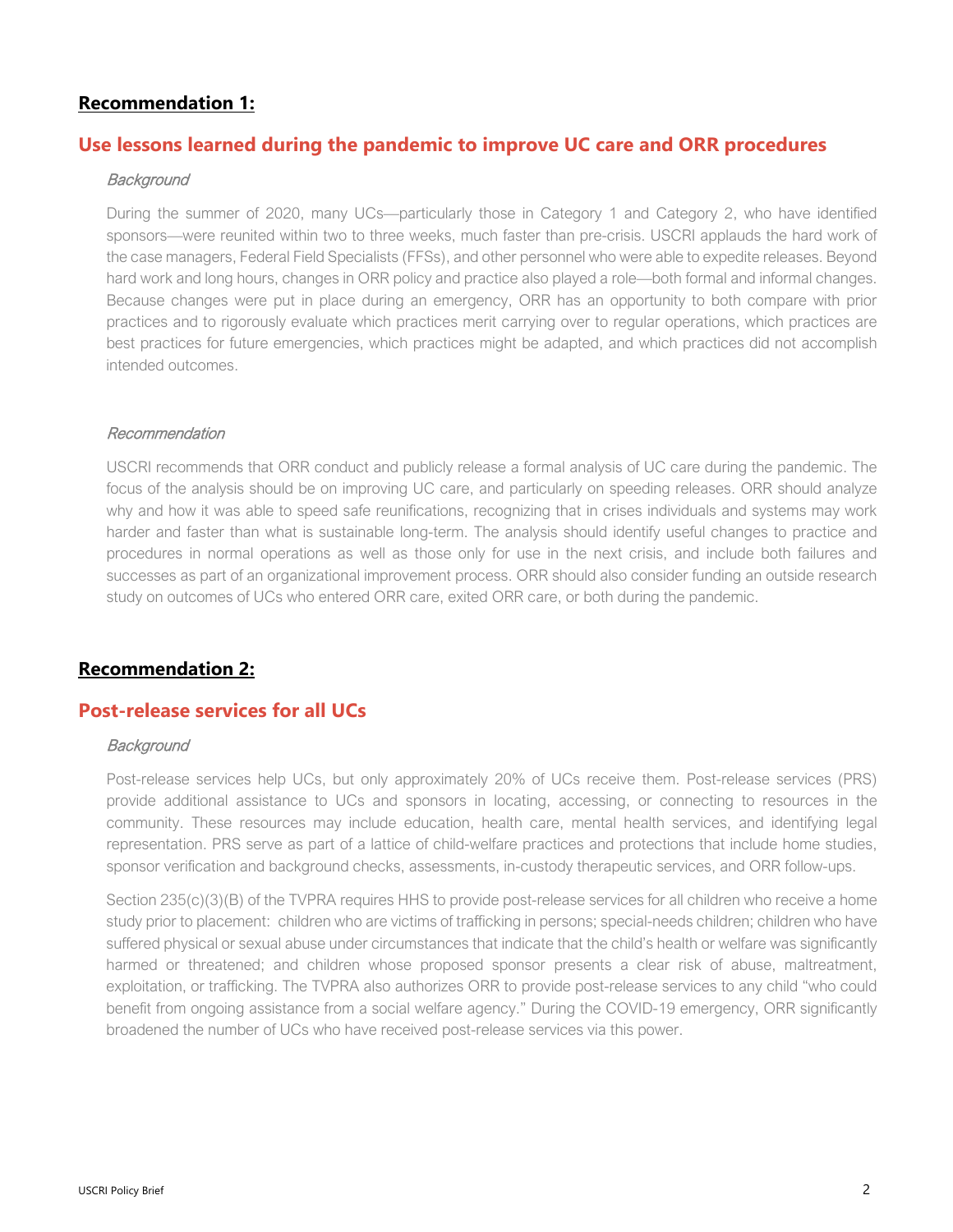#### Recommendation

USCRI recommends that a new Administration request funding for expanded post-release services in its budget request, and that ORR continue to extend post-release services to all UCs post-pandemic. Follow-up services, particularly those that meet UCs and sponsors in their homes, help ensure that safe releases remain safe. In providing post-release services, case managers go to UCs' homes, allowing them to provide bridging services but also to identify child-welfare concerns, problems with placements and, in some cases, significant threats to children's well-being. PRS case managers also provide continuity, in the form of a trusted adult, that may be part of a healing process after suffering trauma.

## **Recommendation 3:**

## **Appoint child advocates for the most vulnerable children**

#### **Background**

In some unaccompanied children's cases, an expeditious release may not be possible. They may remain in ORR care for a longer time. For example, UCs without parents or other close family members in the United States may have sponsors that require more vetting (e.g., Category #3 children, defined by ORR as having other sponsors, "such as distant relatives or unrelated adults"). Some children may not have any viable sponsors (i.e., Category #4 children).

#### Recommendation

USCRI recommends that ORR appoint child advocates for the most vulnerable UCs. USCRI recommends that UCs who are expected to remain in ORR custody for an extended time (e.g., Category #3 and #4 children) have a child advocate assigned at their 60<sup>th</sup> day in care. The child advocate would be mandated to search for long-term solutions for these children. Using the TVPRA as a guide, USCRI further recommends that ORR be required to appoint a child advocate for children meeting the current requirements for a home study. As with post-release services, the key to providing child advocates for certain children and mandating specific responsibilities for those advocates is that it must be written into the law, and Congress must provide funding.

## **Recommendation 4:**

## **Prioritize better UC case management**

#### **Background**

ORR's mandate is to place children in safe, familial settings where they can thrive. Effective case management is arguably the single most important determinant of whether children are reunited quickly with sponsors. Case managers, who are staff at care providers, assess UCs' needs in care, locate and vet UCs' sponsors, and facilitate the safe release of UCs. FFSs, who liaise between ORR and care providers, serve as ORR's regional approval authorities for transfer and release decisions. ORR is in the process of revising and centralizing its case-management system, which should be an opportunity for process improvements across ORR operations with UCs.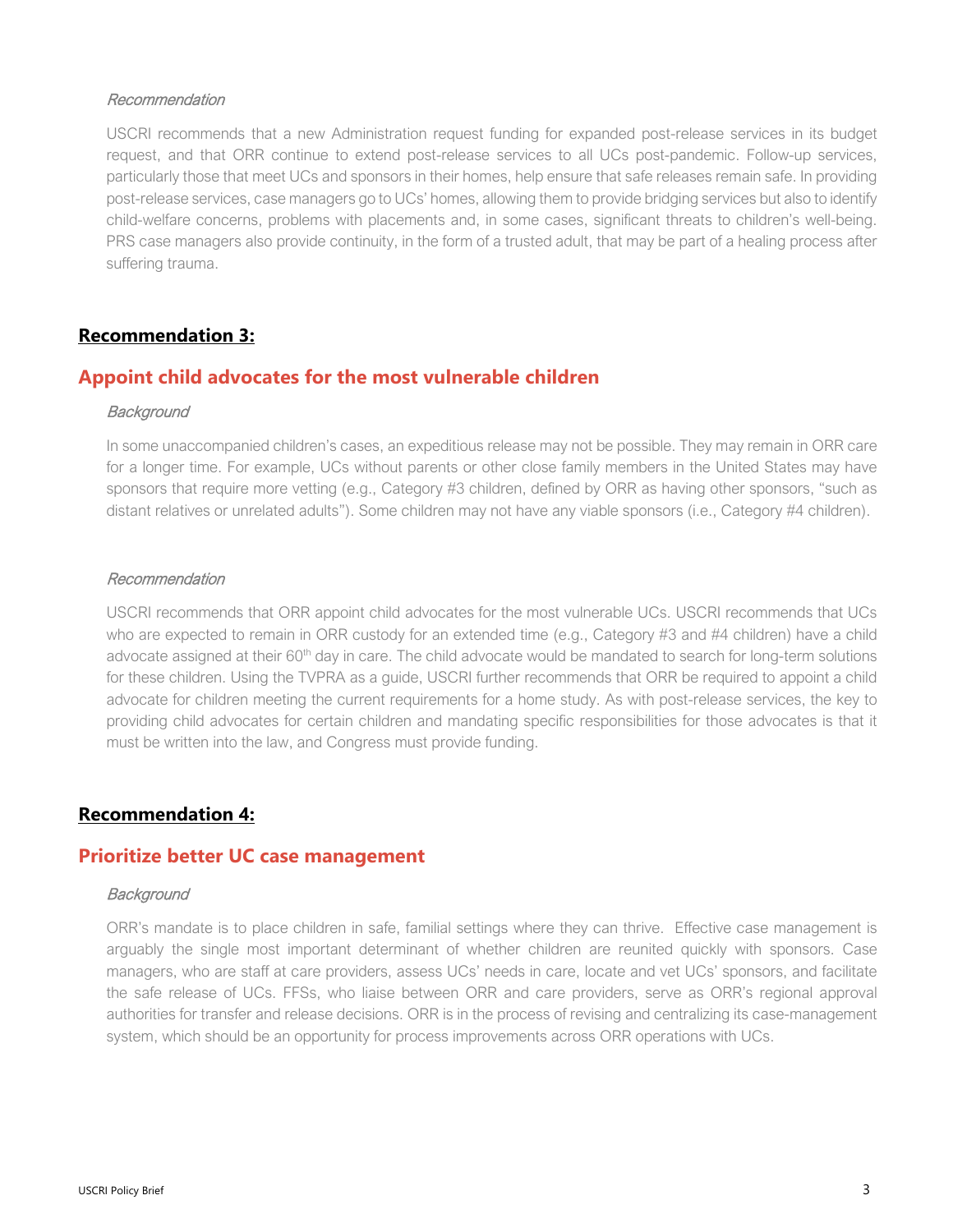#### Recommendation

In public-health emergencies, ORR must prioritize better training for case managers, faster decision-making from FFSs, eliminating third-party delays in the process, and improved oversight. More broadly, ORR must expedite sponsor search and vetting procedures, minimize administrative barriers to reunification, ensure that home studies happen quickly, and minimize transfers between ORR facilities for UCs. Under no circumstance should expediting release compromise the rigor of sponsor vetting to ensure children are released to safe and appropriate placement.

## **Recommendation 5:**

## **Expand the Unaccompanied Refugee Minor program**

#### **Background**

The Refugee Act of 1980 provided child-welfare services for refugee children. Among the services created was the Unaccompanied Refugee Minors (URM) program, which allowed refugee children unaccompanied by a parent or other close relative to receive services through states' foster-care programs. Some UCs receive an immigration status that makes them eligible for the URM program, but there are not sufficient placements. In some cases, these youth, often receiving Special Immigrant Juvenile (SIJ) status or a trafficking eligibility letter, have had particularly traumatic backgrounds and present behavioral problems while in ORR custody. Their unique circumstances make them difficult to place in regular URM programs. Their lack of family in the United States puts them at risk for remaining long-term in ORR custody. Although ORR has foster care programs for UCs, it would be more beneficial for the children to enter a URM program specifically designed for their special behavioral and developmental needs, and it would allow them to exit federal custody, transfer to a long-term placement, and benefit from the state-funded programs available for foster youth.

#### Recommendation

USCRI recommends that ORR expand the URM program to create additional placements and more appropriate services for UCs without family in the United States who receive an immigration status making them eligible for URM care. This recommendation does not need a legislative change. 8 U.S.C. § 1522(d)(2)(A) authorizes the ORR Director "to provide assistance, reimbursement to States, and grants to and contracts with public and private nonprofit agencies, for the provision of child welfare services . . ."

### **Recommendation 6:**

## **Send the Convention on the Rights of the Child to the Senate for ratification**

#### **Background**

The Convention on the Rights of the Child emphasizes the rights of children to survival; to develop to their full potential; to protection from abuse, neglect, discrimination, and exploitation; and to participate in family, cultural, and social life. Although the United States signed the Convention in 1995, no U.S. President has sent it to the Senate for ratification. Opponents to the Convention suggest that it takes away American sovereignty.